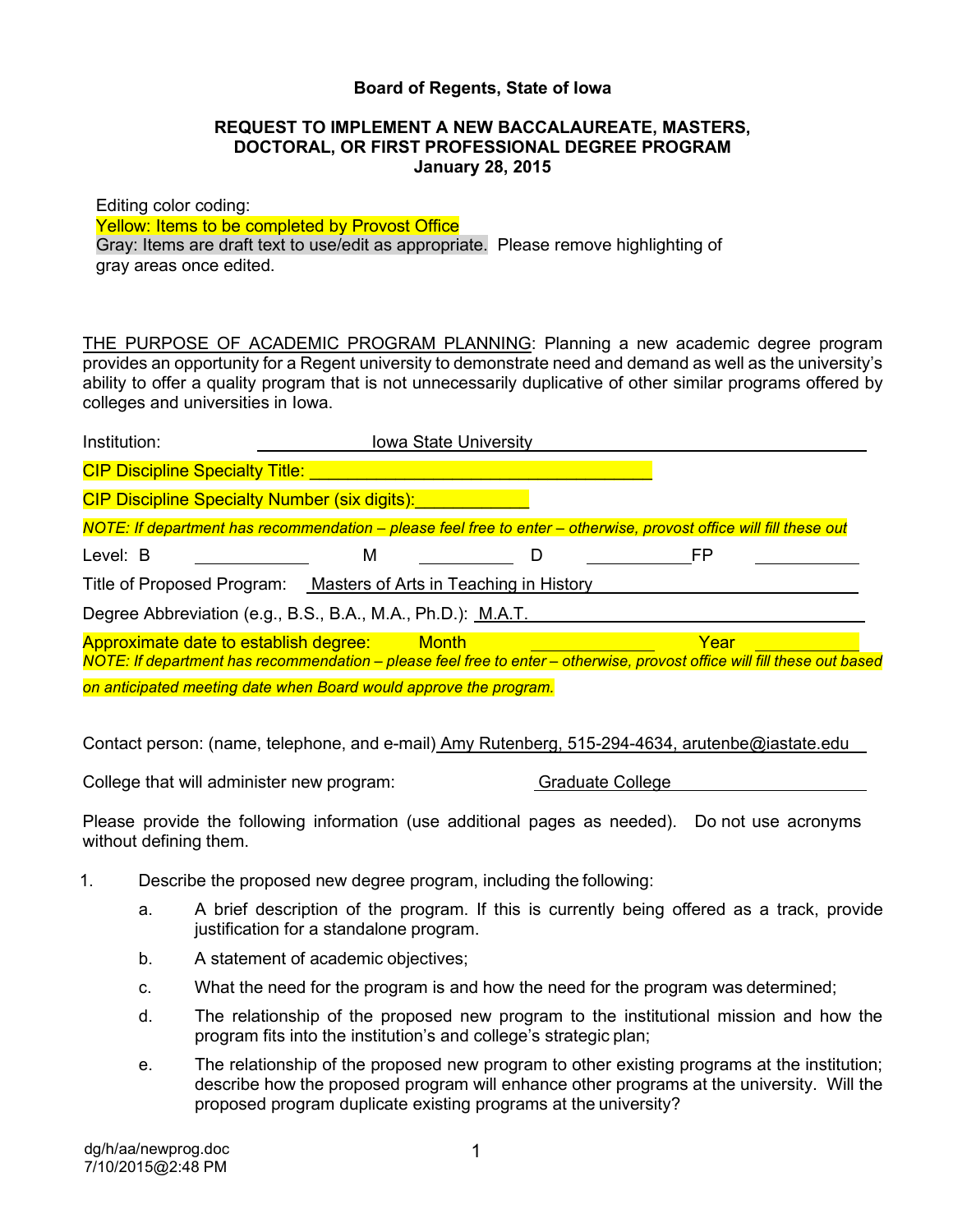- f. The relationship of the proposed new program to existing programs at other colleges and universities in Iowa, including how the proposed program is different or has a different emphasis than the existing programs.
- g. Special features or conditions that make the institution a desirable, unique, or appropriate place to initiate such a degree program.
- h. Are the university's personnel, facilities, and equipment adequate to establish and maintain a high quality program?
- i. How does student demand for the proposed program justify its development?

#### **Answer (1a-i.)**

The Department of History at Iowa State University proposes the creation of a Masters of Arts in Teaching (M.A.T.) in History degree program. This program would provide graduate level work in history as well as all of the prerequisites required by the state of Iowa for individuals to be recommended for licensure to teach history and other social studies subjects at the secondary level.

This program is necessary because it meets a demonstrated need. By statute, the state of Iowa requires the completion of an approved teacher preparation program for all individuals wishing to teach in accredited public, private, and charter schools. Students who complete undergraduate degrees that do not include a teacher preparation program face difficulties when they decide that they would like to teach in a PK-12 setting. They need to return to school to complete a state-approved educator preparation program before they can be recommended for licensure.

The proposed M.A.T. in History program would institutionalize and improve ISU's current method of helping post-baccalaureate students complete an educator preparation program and obtain licensure in history and the social sciences. Currently, the Department of History and the School of Education (SOE) offer a post-baccalaureate teacher preparation program on an *ad hoc* basis. Students who have already completed a B.A. or B.S. in any area of the social sciences (including history, political science, psychology, sociology, anthropology, geography, or economics) can enroll in the courses they need to be recommended for licensure without officially entering a unified program. Despite having already earned a bachelor's degree, these students are classified as undergraduates in the history department. Moreover, given the amount of required coursework, classroom observation, and student teaching experience, these students typically attend Iowa State full-time for two additional years in order to meet requirements, but do not earn an additional degree.

Each year, Jeff Bremer and Amy Rutenberg, the History Education Program Coordinators, and Heidi Doellinger, the Director of Educator Preparation in SOE, field a number of requests for information from students looking to complete a teacher preparation program in order to be recommended for licensure. However, the current *ad hoc* post-baccalaureate arrangement does not suit most, and, on average, only a few choose to attend ISU. Between January 2016 and August 2018, we received at least 28 requests for information; 5 students actually enrolled. Another 2 are scheduled to begin the program during the 2018-19 academic year.

We propose the addition of this M.A.T. program in the Department of History in order to meet the needs of students. The proposed program would streamline the process of completing a teacher education program and offer the incentive of a Master's degree. We believe that the additional credential will make it easier for students to decide to come to Iowa State and make it easier for them to find jobs once they graduate. The proposed program will also allow students who may wish to teach community college to earn a Master's Degree in History and learn valuable pedagogical tools.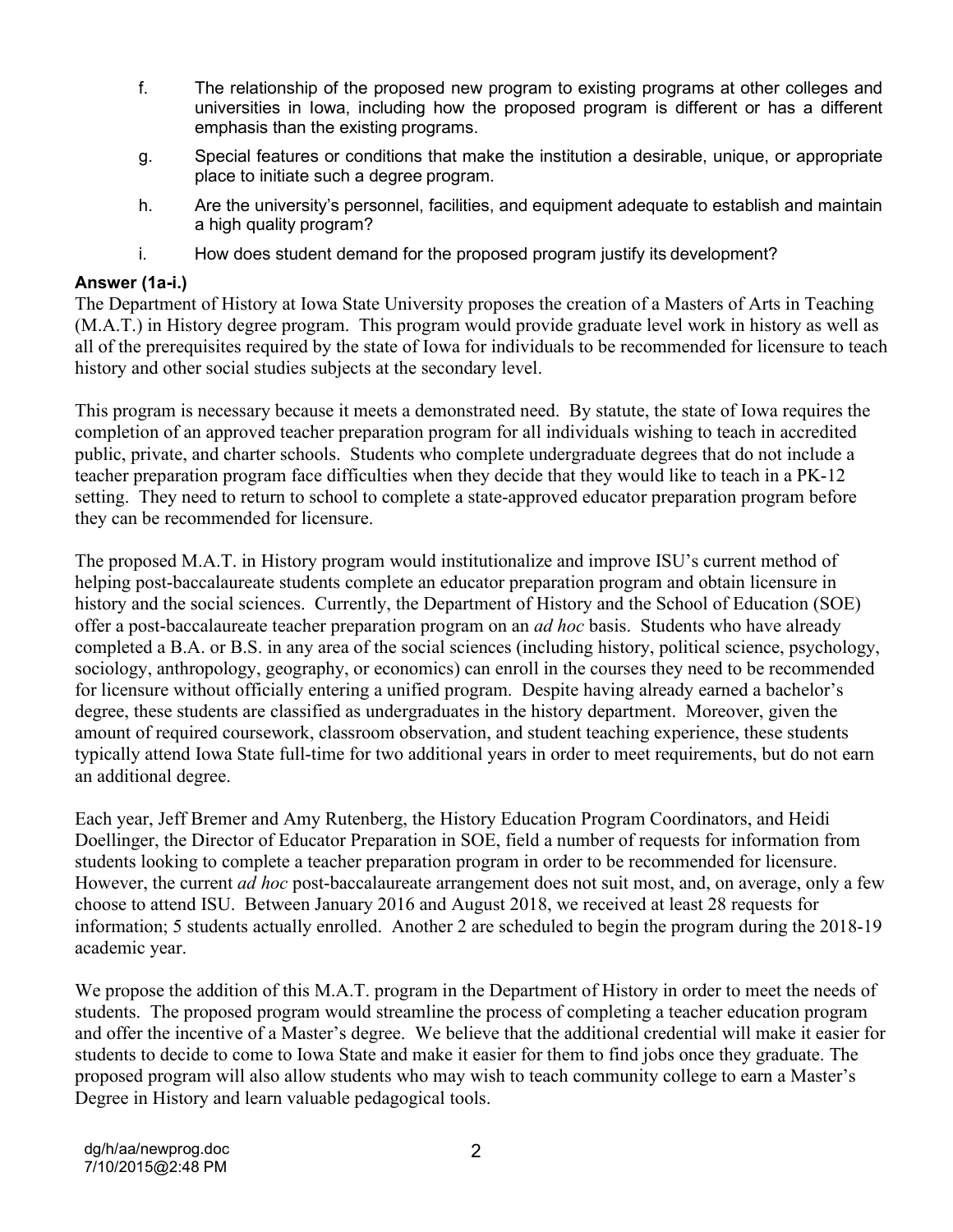We propose to structure the program around two assumptions. First, students would need to complete all of the requirements outlined by the state of Iowa and Iowa State University in order to be recommended for licensure. These include a core set of education courses, practicum experiences, and student teaching. Secondary teachers of the social studies also must earn endorsements in the subject areas they will teach. Possibilities include American History, World History, American Government, Psychology, Geography, Sociology, Anthropology, and Economics. By statute, endorsements are earned after students either complete 24 credits in the individual subject area or by taking a total of 30 credits in the social sciences, with a minimum of 15 in the chosen area of endorsement. Students eligible for the proposed program will have completed a bachelor's degree in a social science. Therefore, all will have met the 30-credit threshold and likely will already be able to endorse in at least one subject. In order to be marketable, however, potential teachers must obtain endorsements in multiple subjects; American and World History are the most useful when seeking employment. The proposed program will require all students to graduate with at least two endorsements, at least one of which must be in history.

The second assumption around which the program will be based, therefore, is that a social studies teacher with a master's degree should have deep knowledge of the historical discipline and of historical content. In order to achieve this goal, the proposed program will require students to take five graduate level history courses, including one dedicated to the process of historical research. Students will also take a capstone Methods course and complete a creative component in lieu of a thesis that will connect historical content and pedagogy, for a total of 22 credits in the historical discipline. These requirements make the Department of History an appropriate home for this program.

The proposed program is a good fit for Iowa State, as it meets a regional and professional need. While we do not envision this program as being very large – perhaps only two to five students total enrolled in any given year – the volume of requests for such a program that Iowa State faculty receives annually indicates demand. Moreover, many of the individuals seeking such a program, because of family and other reasons, do not have the luxury of moving in order to receive the schooling that would allow them to begin a teaching career. Virtually all of those who call and email Jeff Bremer, Amy Rutenberg, and Heidi Doellinger live in central Iowa. Within the vicinity of Iowa State, Drake University and Simpson College both offer M.A.T. programs that include a secondary social studies option. Morningside College in Sioux City has a teacher intern program that is similar to our current *ad hoc* set up. None of these includes graduate-level history content courses.

Within the Board of Regents system, the University of Northern Iowa offers a post-baccalaureate program for secondary social studies licensure that is similar to the one currently offered at Iowa State. At the University of Iowa, the College of Education offers an M.A. in Social Studies Education that leads to licensure, however, we do not believe that the proposed M.A.T. in History at Iowa State will conflict the University of Iowa's program. The geographic limitations of individuals seeking this type of program make it difficult for those living in the vicinity of Iowa City to attend classes in Ames and vice versa for those living in central Iowa. As the enclosed letter of support from Dr. Gregory Hamot, Professor of Social Studies Education at the University of Iowa and Coordinator of UIowa's M.A. in Social Studies Education, indicates, the University of Iowa rarely, if ever, enrolls alumni of Iowa State in their program.

Further, the proposed program would complement existing Master's level programs already offered at Iowa State. The Department of History offers an M.A. in History. Students in the proposed M.A.T. program would take their graduate-level history courses along with students enrolled in the M.A. program. Moreover, the SOE currently offers an M.A.T. in Science Education for students with bachelor's degrees in scientific subjects and an M.Ed. in Math Education for students with bachelor's degrees in mathematics. As a result, most of the courses required by Iowa State University, as an accredited teacher preparation program, are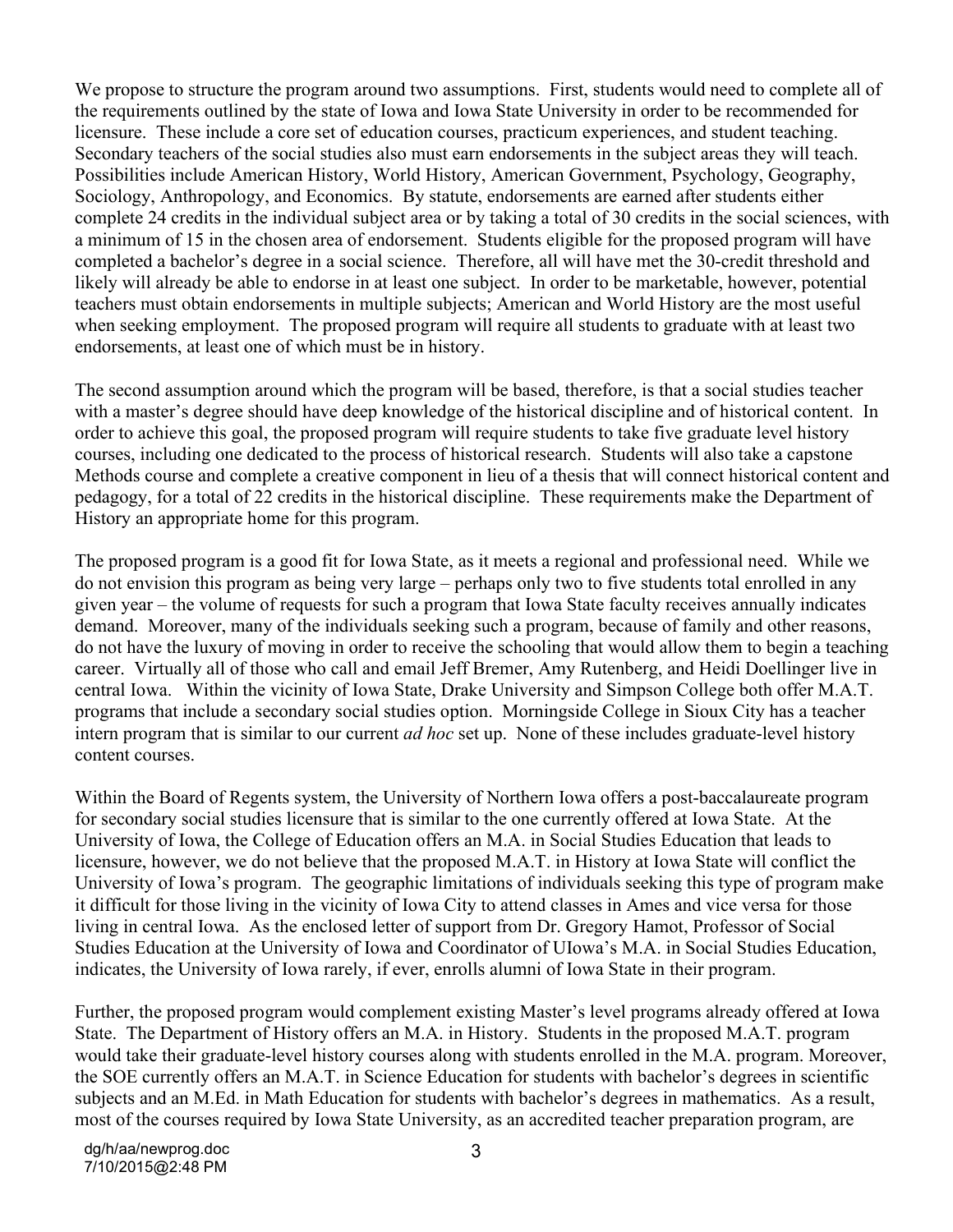already offered at the graduate level at Iowa State. These include Studies in the Foundations of Education in the United States (EDUC 580), Using Technology in Learning and Teaching (EDUC 505), Principles of Secondary Education (EDUC 526), Educational Psychology in the Secondary Classroom (EDUC 529), Teaching Students with Exceptionalities (SPED 501), and Student Teaching (EDUC 517).

The only course that would have to be created would be a graduate level Methods in Teaching History/Social Sciences and a graduate level History of Iowa course, which we will require in order to prepare students for the new Iowa CORE standards in social studies. The Methods course, EDUC/HIST 598 would dual enroll with its undergraduate version (EDUC/HIST 498).

Students will also take one HIST 590: Special Topics course, which will be taught as the History of Iowa. We have chosen not to create a new course designator for this independent study because of the small size of this program and the expectation that only 1-2 students would ever need to take it in a given semester.

As an example, here is a sample course of study. New courses are bolded. All others already exist at Iowa State.

# **Summer I – 10 credits**

- EDUC 580 Studies in the Foundations of Education in the United States (3 cr.)
- EDUC 526 Principles of Secondary Education (3 cr.)
- EDUC 506 Social Justice Education and Teaching: Advanced (3 cr.)
- EDUC 590 Supervised Field Experience (12.5 hours, 1 cr.)

## **Fall I – 12 credits**

- HIST 5xx Readings Seminar  $(3 \text{ cr.})^1$
- HIST  $5xx Readings$  Seminar (3 cr.)
- Course in Endorsement Area  $(3 \text{ cr.})^2$
- Course in Endorsement area (3 cr.)

# **Spring I – 12 credits**

• HIST  $5xx - Readings$  Seminar (3 cr.)

<sup>&</sup>lt;sup>1</sup> The Department of History offers a series of readings seminars that vary by semester, each with a different 500-level number. Any of these would be eligible for this program. Students' choices would depend on which of these seminars is offered in their first semester.

<sup>&</sup>lt;sup>2</sup> Courses in students' endorsement areas would vary significantly depending on students' transcripts and interests. The state of Iowa merely requires 15 credits per subject in order to endorse a teacher in that subject. Our program would require at least two endorsement areas, although a student could choose to endorse in more. In terms of which courses would be accepted, this program would follow the guidelines of the History department's M.A. program, as follows, "Students may take up to 9 credits of 400-level courses for graduate credit, or in rare cases 6 credits of 400-level courses and 3 credits of 300-level courses, although no history graduate student may take a 300-level history course for graduate credit."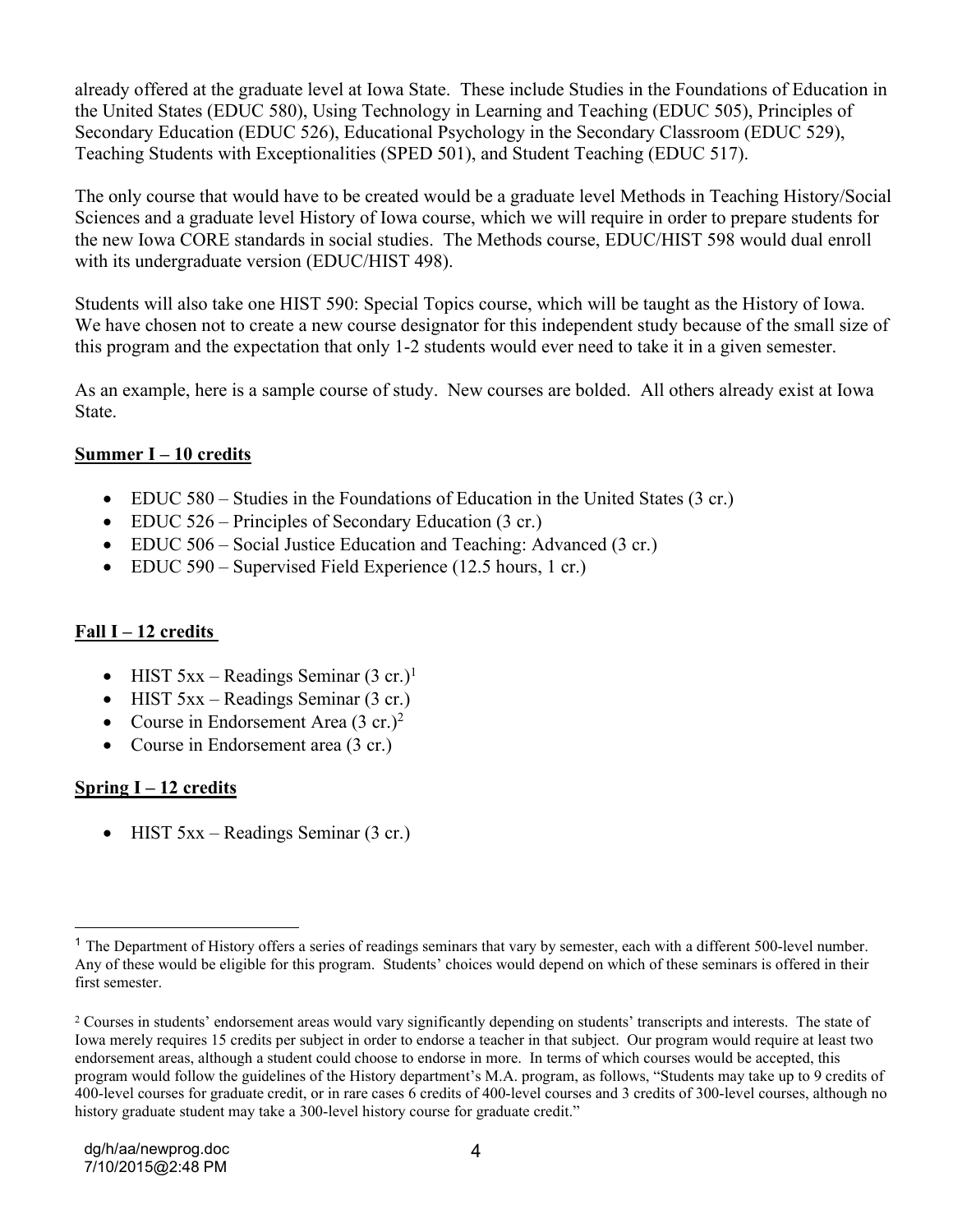- HIST 59x Research Seminar  $(3 \text{ cr.})^3$
- HIST 590 Special Topics  $(3 \text{ cr.})$  (Taught as the History of Iowa)
- EDUC 529 Educational Psychology in the Secondary Classroom (3 cr.)

## **Summer II – 6 credits + any needed courses in endorsement areas**

- EDUC 505 Using Technology in Learning and Teaching (3 cr.)
- SPED 501 Teaching Students with Exceptionalities (3 cr.)
- Course(s) in Endorsement area, if needed

# **Fall II – 11 credits**

- **EDUC/HIST 598 – Methods in Teaching History/Social Sciences (3 cr.)**
- EDUC 580 Supervised Field Experience (96 Hours, 4 cr.)
- HIST 599 Creative Component (4 cr.)

# **Spring II – 16 credits**

• EDUC 517 – Student Teaching (16 cr.)

This program will require that students have undergraduate majors in one of the approved social sciences (History, Political Science, etc.). It will also have admissions requirements similar to those already in place for Iowa State's M.A. in History. These include:

- 21 semester credits or equivalent in history OR the approval of the Department
- TOEFL: For international students, a TOEFL Paper (PBT) score of 600, TOEFL Internet (iBT score of 100), or IELTS score of 7.0 is required for admission.
- Writing Sample: A minimum sample of 8-10 pages of students' best academic work
- Three letters of Recommendation

Finally, the creation of the proposed program will directly address the university's strategic plan and landgrant mission. In the most basic sense, this program will allow the university to "grow the impact and scope" of one of its graduate programs, but more importantly, educating quality teachers who will take their expertise into Iowa's communities will improve educational outcomes for Iowans.

In short, the proposed program will be small, but it will require virtually no additional monetary or staffing resources from Iowa State. It will provide a valuable service with the potential for high impact outcomes for individuals living in central Iowa, both those wishing to teach social studies at the secondary level and those who will learn from well-prepared teachers.

2. Describe the state and/or national workforce need and/or demand for graduates of the proposed

 $\overline{a}$ <sup>3</sup> Again, the Department of History offers a number of different research seminars that vary by topic in different semesters. All are numbered at the 590-level, and all would be eligible for credit within this program.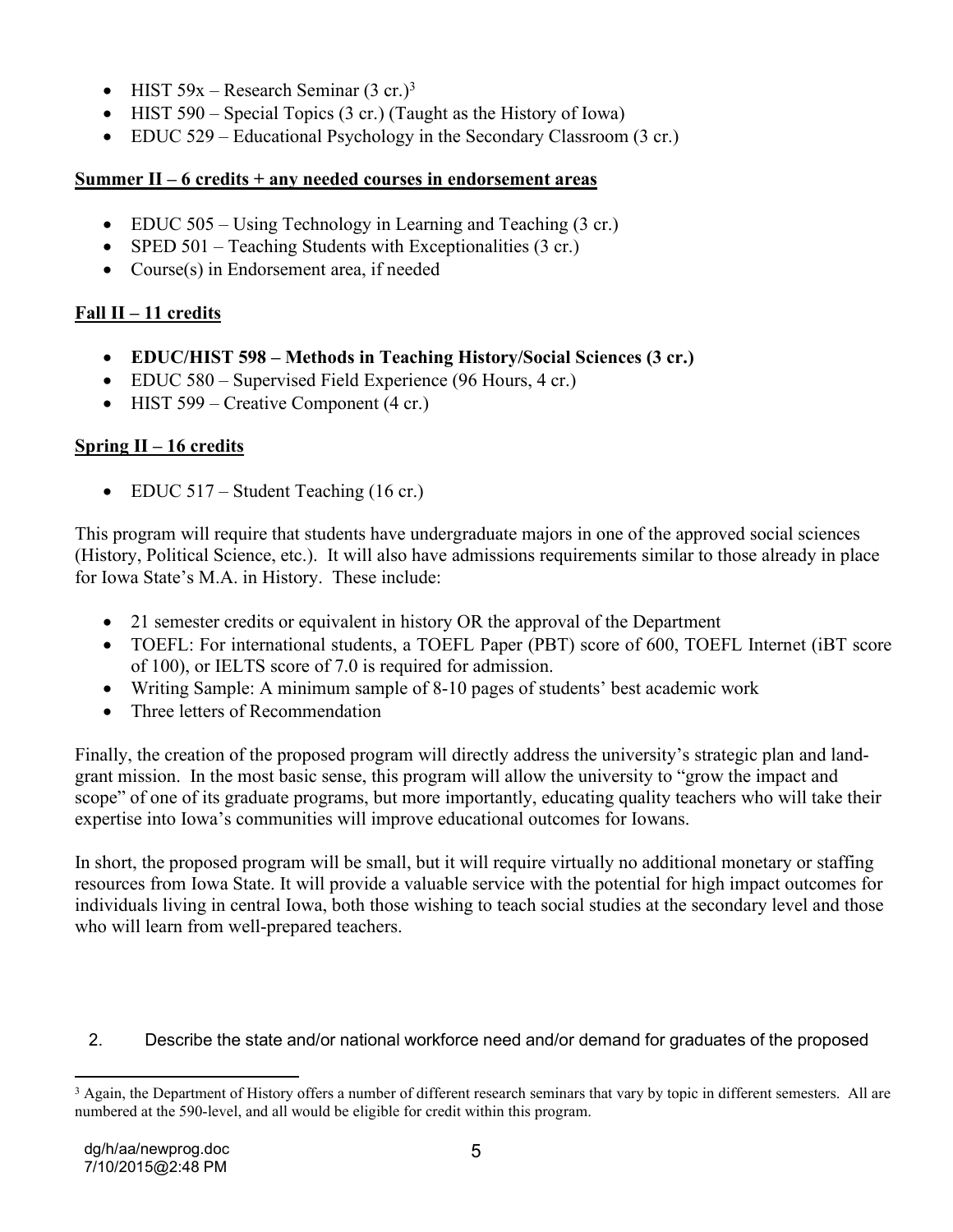program currently and in the foreseeable future (provide documentation about the current sources of data used to estimate need and demand).

Exact data on need for secondary social studies teachers in the State of Iowa is difficult to pin down. However, those data available, combined with anecdotal evidence from our current program, indicate workforce need.

According to the U.S. Bureau of Labor Statistics, the number of available middle and high school teaching positions is expected to grow nationally by approximately eight percent between 2016 and 2026 (https://www.bls.gov/ooh/education-training-and-library/high-school-teachers.htm; https://www.bls.gov/ooh/education-training-and-library/middle-school-teachers.htm#tab-6). Growth in Iowa is projected to be close to the national average at 7.3 to 7.4 percent during the same years (http://www.projectionscentral.com/Projections/LongTerm).

The available data has not been disaggregated to show growth trajectories for secondary social studies teachers, specifically, however, our current program's placement rate indicates that our graduates do well at finding jobs upon graduation. During the 2017-2018 academic year, we graduated 21 students. Of these, one opted to pursue a Master's Degree in History and 20 were offered teaching placements for the 2018- 2019 academic year.

Longitudinal data is harder to come by. Of the 71 students who graduated from the undergraduate program between the 2014-2015 and 2017-2018 academic years, at least 40 accepted full-time teaching positions and 3 accepted substitute teaching positions within 6 months of graduation. At least 5 chose different careers. Career Services did not receive responses from the remaining 23 graduates. Additionally, because some students graduate in December and the hiring season for teachers generally runs from March to August, it is reasonable that some December graduates would not yet have found teaching jobs at the time they completed their surveys. It is probable, therefore, that some of those students were fully employed as teachers by the start of the academic year following their graduation.

3. List all other public and private institutions of higher education in Iowa currently operating programs similar to the proposed new degree program. (For comparison purposes, use a broad definitional framework, e.g., such identification should not be limited to programs with the same title, the same degree designation, having the same curriculum emphasis, or purporting to meet exactly the same needs as the proposed program.)

If the same or similar program exists at another public or private institution of higher education in Iowa, respond to the following questions:

- a. Could the other institution reasonably accommodate the need for the new program through expansion? Describe collaboration efforts with other institutions.
- b. With what representatives of these programs has there been consultation in developing the program proposal? Provide a summary of the response of each institution consulted.
- c. Has the possibility of an inter-institutional program or other cooperative effort been explored? What are the results of this study? (Consider not only the possibility of a formally established inter-institutional program, but also how special resources at other institutions might be used on a cooperative basis in implementing the proposed program solely at the requesting institution.)
- 6 d. Do other colleges in Iowa offer programs similar to the proposed program at comparable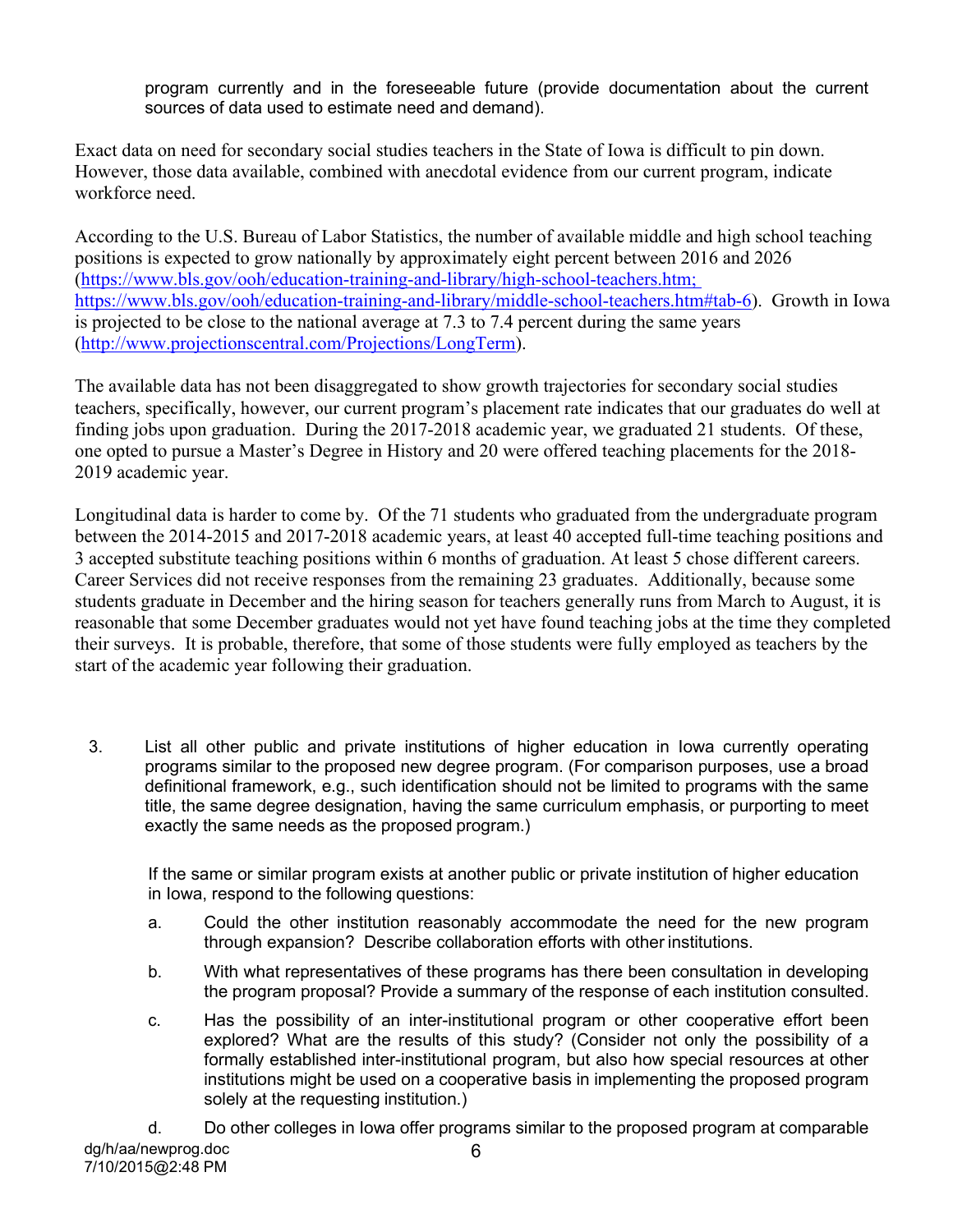quality and cost?

# e. Are letters of support included with the program proposal?

# **Answers (3a-e):**

- As stated in Question #1 above, there are MAT options in the state of Iowa, including at Drake University and Simpson College in our geographic region, though neither include graduate-level history content.
- Morningside College offers an intern program that is similar to our current post-baccalaureate program. It is designed for working professionals, and it is located outside of central Iowa, the area we are targeting geographically.
- The University of Northern Iowa also offers a post-baccalaureate program. As explained in the enclosed letter of support from Robert F. Martin, the Chair of the History Department, UNI offers a Master's program for practicing teachers who are already licensed but not a program for students seeking licensure.
- The University of Iowa does have a similar Master's Degree program. As the enclosed letter of support from Gregory Hamot explains, however, it rarely, if ever, enrolls alumni of Iowa State. Dr. Hamot supports the creation of a program at Iowa State as a service to students who live in proximity ISU.
- The State of Iowa offers the Regents Alternative Pathway to Iowa Licensure (RAPIL), designed to allow practicing, but unlicensed, teachers to meet the requirements for Iowa licensure while working. In general, this program is not appropriate for those students who contact Iowa State looking for an approved educator preparation program.

The proposed program at Iowa State would be a collaborative effort between the Department of History and the School of Education at Iowa State. It would use resources already in place to prevent the expenditure of any new capital. Collaboration with outside institutions would save neither money nor effort.

Letters of support are included from the Deans of the appropriate colleges at the University of Iowa and the University of Northern Iowa. Additional support letters are provided from within Iowa State University.

- 4. Estimate the number of majors and non-majors students that are projected to be enrolled in the program during the first seven years of the program.
	- a. Undergraduate

This program will not enroll undergraduate students.

| Undergraduate | Vr <sub>r</sub> | $V_{r}$ $\Omega$<br>∼ | Vr 2<br>ັ | $Yr\varDelta$ | Vr 5 | Vr R | $V_r$ 7 |
|---------------|-----------------|-----------------------|-----------|---------------|------|------|---------|
| Majors        |                 |                       |           |               |      |      |         |
| Non-Majors    |                 |                       |           |               |      |      |         |

## b. Graduate

Please note that the numbers below reflect the total number of students enrolled in this program during the given year – both new enrollments and continuing students. We expect this program to be very small.

| $\sim$<br>Graduate | $\mathcal{L}$               | $V - \Omega$<br>. . <i>.</i> | $V - 2$<br>ັ         | Vr<br>$\overline{\phantom{a}}$ | Vr L<br>. .<br>J | $V_{\rm m}$<br>$\sqrt{2}$<br>6 | $V_r$ 7            |
|--------------------|-----------------------------|------------------------------|----------------------|--------------------------------|------------------|--------------------------------|--------------------|
| Majors             | r<br>E<br><br>, .<br>▵<br>ັ | <br>∕ –<br>∼<br>_            | . .<br>--<br>-ت<br>∼ | r<br>▱<br>∼                    | n<br>c           | -<br>/ = 1<br>-                | r<br>. .<br>c<br>w |
| Non-Majors         |                             |                              |                      |                                |                  |                                |                    |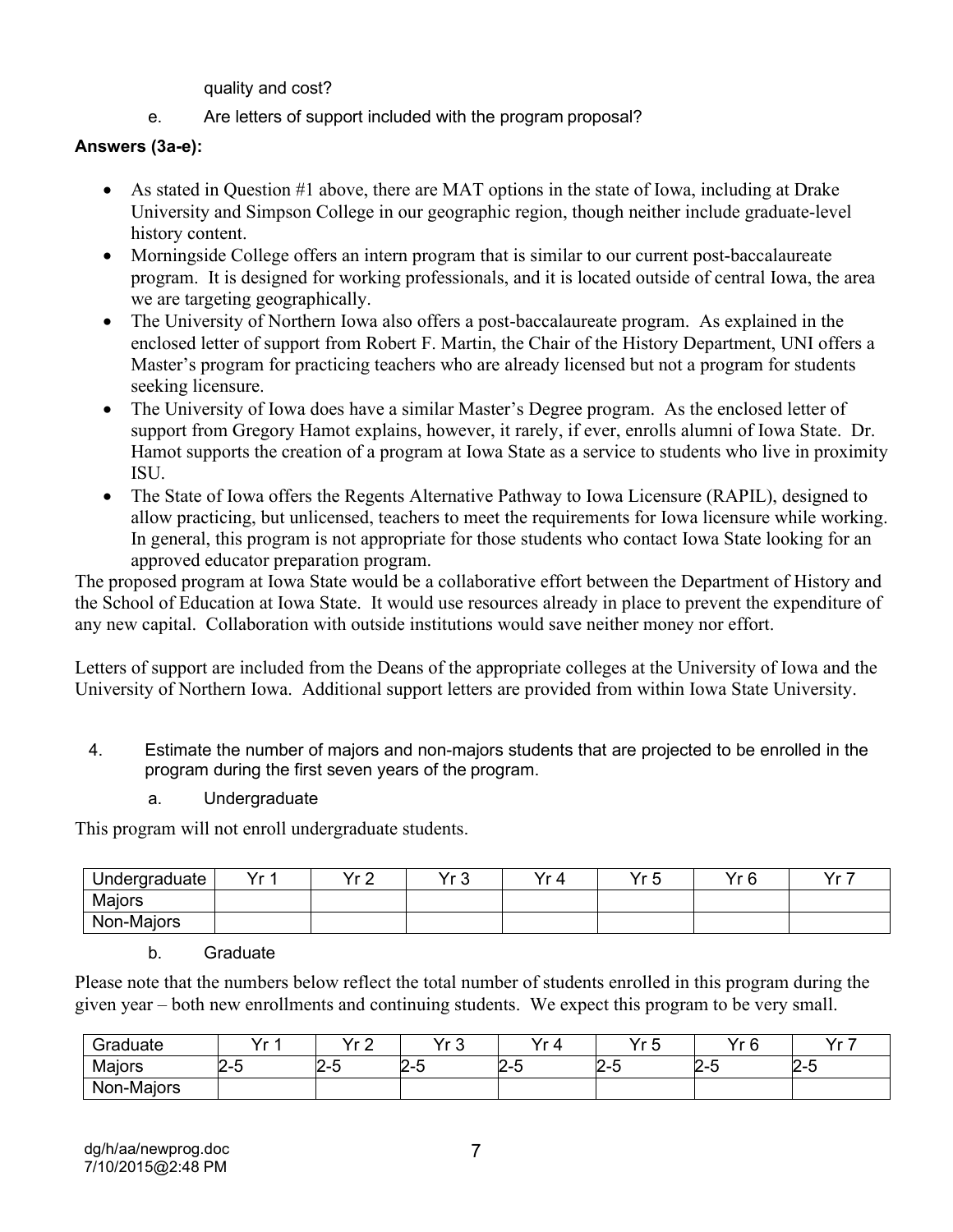c. What are the anticipated sources of these students?

Students would be drawn from those individuals who already contact coordinators in the Department of History and the School of Education for information about licensure to teach secondary social studies following receipt of a Bachelor's degree. We usually enroll about two students per year in our postbaccalaureate program. We expect this number to grow slightly with the availability of the additional credential.

5. If there are plans to offer the program away from the campus, briefly describe these plans, including potential sites and possible methods of delivery instruction. Will off-campus delivery require additional **HLC accreditation**?

There are no plans to offer this program away from campus.

6. Has the proposed program been reviewed and approved by the appropriate campus committees and authorities?

The program has been approved by the appropriate College and Faculty Senate Curriculum Committees, the Faculty Senate, the Provost and the President.

- 7. List date the program proposal was submitted to the Iowa Coordinating Council for Post High School Education (ICCPHSE) and results of listserv review. Note: will be completed by the Provost Office.
- 8. Will the proposed program apply for programmatic accreditation? When?

This program will not need additional accreditation.It will join Iowa State's already extant Educator Preparation Program. As such, it will undergo periodic approval by the State of Iowa's Board of Education along with the rest of the EPP program.

9. Will articulation agreements be developed for the proposed program? With whom?

As a graduate program, the proposed program does not require articulation agreements.

10. Will there be opportunities for student internships?

In order to be recommended for licensure, every student in this program will participate in a 16-week, fulltime, student-teaching placement.

11. Describe the faculty, facilities, and equipment that will be required for the proposed program.

No new faculty, facilities, or equipment will be required for the proposed program. All of the education courses required are already taught in the School of Education, personnel in Teacher Education Services will oversee practicum and student-teaching placements, and students will take existing courses in the Department of History. One course-designator will be created –EDUC/HIST 598 – but it will be dualenrolled with its undergraduate equivalent and have differential expectations for graduate students. No new faculty or course sections will be required.

Moreover, history department faculty would oversee the program's creative component and advise students.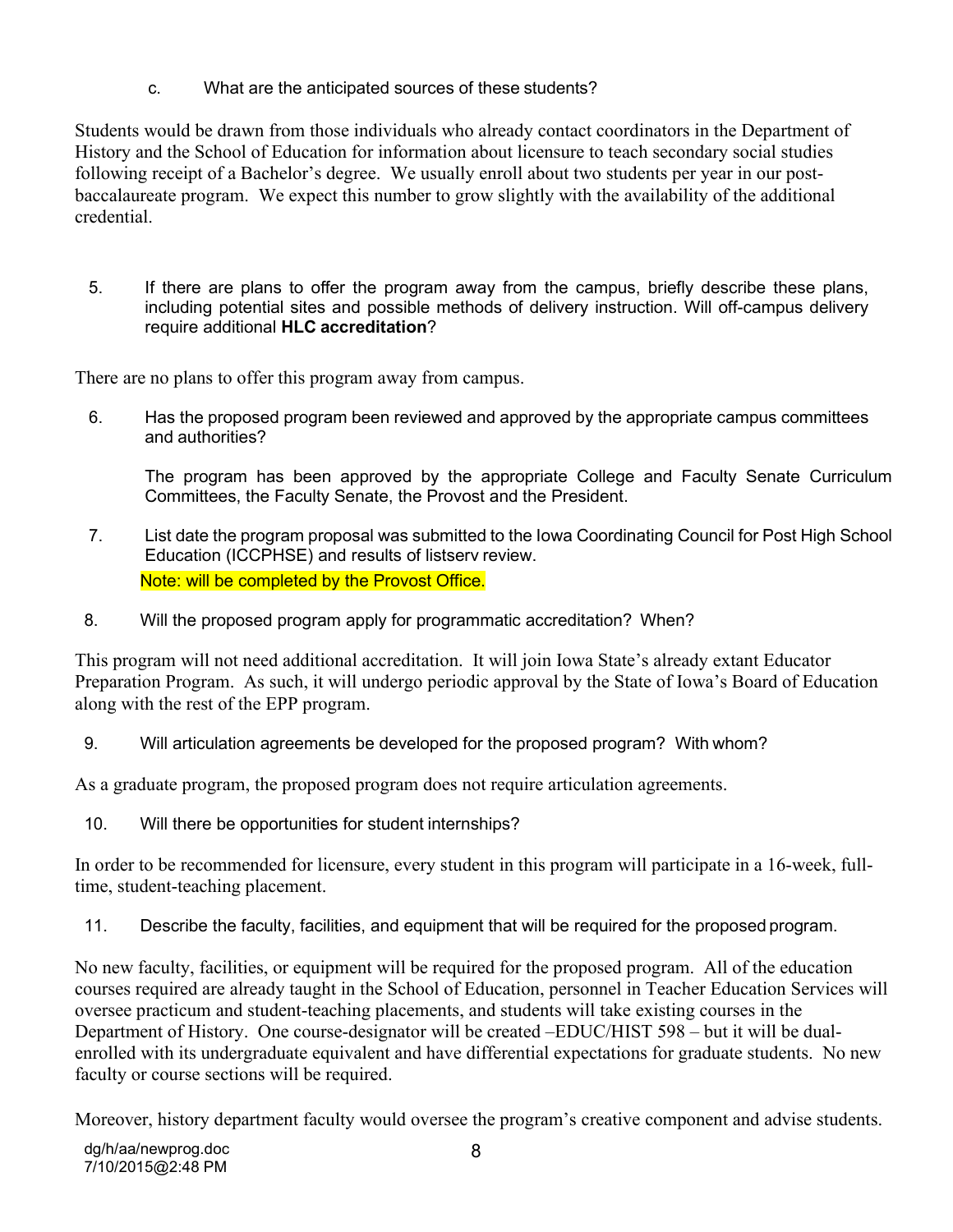Students in this program would have co-major professors. One major professor would oversee the pedagogical elements of the students' work and coordinate with the Educator Preparation Program. This person would be one of the history department's faculty members already associated with the secondary social studies education program, currently Jeff Bremer or Amy Rutenberg. The second major professor would oversee the historical content elements of the students' program and creative component. This person would be the department's faculty member most connected to the student's area of historical concentration or interest. This division of labor ensures that students' projects meet the high standards of a Master's Degree in the historical field as well as with regard to teaching. It also ensures that no new faculty would need to be hired.

12. From where will the financial resources for the proposed program come (list all that apply, e.g., department reallocation, college reallocation, grants, new to the university)?

Iowa State University utilizes a decentralized financial management model for the development of its annual operating budgets. The Resource Management Model (RMM), is a responsibility-centered and incentivedriven approach to financial planning and management. The model supports departments and colleges in making budgetary decisions that enhance student success (e.g., retention), innovate by meeting market demands from students and employers for degree programs of the future, and discontinue legacy curricula which are either not aligned with industry/employer needs or for which student demand is low. Through the RMM, 25% of net tuition revenue is allocated to academic colleges based on a student's choice of major, and 75% is allocated to academic colleges based on teaching (as measured by student credit hours). Through the infrastructure of Iowa State's budget model, then, financial resources follow students and are allocated based on majors and teaching that is conducted. Tuition revenue will include both base tuition and applicable differential rates. The proposed degree program will be funded through this existing, proven financial model, and is expected to be fully self-sustaining over time. In addition to the budget model as described, financial resources may also come from internal reallocations made within the college during the program's startup phase. The level of reallocation will depend, in part, on the numbers of new students attracted to the proposed program, and the number of existing students who choose the proposed program over another program, based on standard and differential tuition rates. The proposed program will not be dependent on grants, contracts, gifts, central university resources, or reallocations between academic colleges.

13. Estimate the total costs/total new costs (incremental increases in expenditures) that will be necessary for the next seven years as a result of the new program. Be as specific as possible.

This program will not incur new costs. The Department of History and the School of Education have the necessary faculty and staff in place to begin offering the program. Through the budget model described above, tuition revenue associated with student credit hour production will support eh cost of teaching classes for this program and any marginal costs for equipment or marketing. This program will not require investments in fixed expenses such as facility renovations, information technology software, or licenses.

14. Describe the marketing plan developed to communicate the new program and recruit students.

The Graduate College and Department of History will incorporate this new program into the overall marketing strategy for graduate history programs at Iowa State. The School of Education will also include the program in its marketing of Educator Preparation Programs. The program will be included in print materials, websites, and other marketing strategies. Additionally, we will use word of mouth to market the program, as we already field multiple requests per year for this type of program.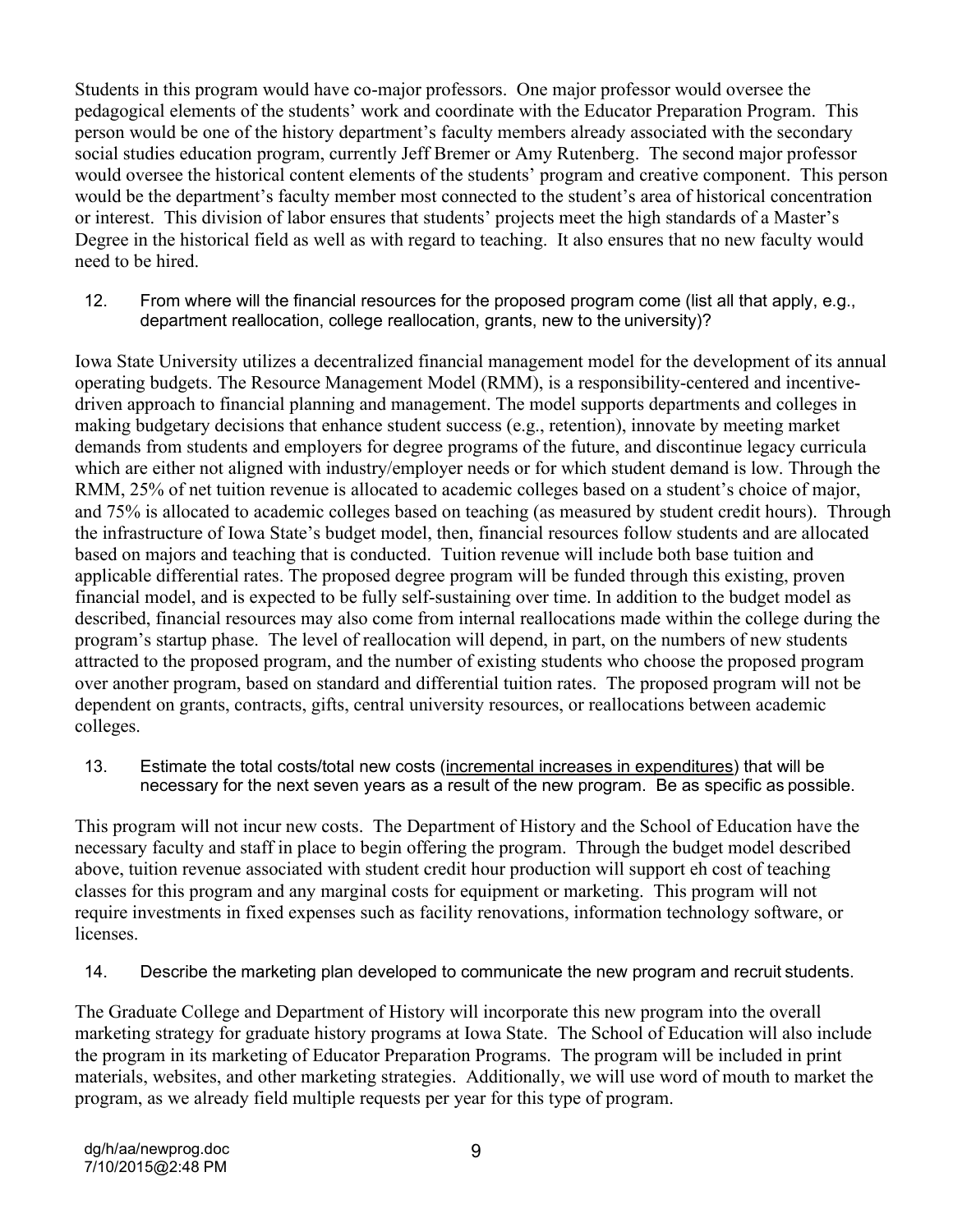15. Describe the program evaluation plan to determine if the program is meeting the intended objectives, if the expected student enrollment has occurred, funding for the program, and any other components that affect the effective operation of the program.

This program will be incorporated into the university's normal academic review process. That review process assesses whether the program is achieving it mission, providing high quality academic experiences, and fulfilling the enrollment and success metrics identified for the program. In addition to the academic program review, as a part of the college budgeting process the program will be monitored annually for achievement of enrollment goals.

This program will be evaluated based on program completion and job placement rates of its students. It is designed for students who wish to become secondary social studies teachers. If Iowa State is able to recommend the program's graduates for licensure and those students are able to complete the program, pass content-area PRAXIS exams, and find jobs in their profession at rates similar to those achieved by our undergraduates, it will be a successful program.

16. Include any additional information that justifies the development of this program.

To reiterate, the proposed program will be very small, but it will require no new outlays of money or other resources, it will meet a demonstrated need in central Iowa, and it will help the University meet its strategic goals.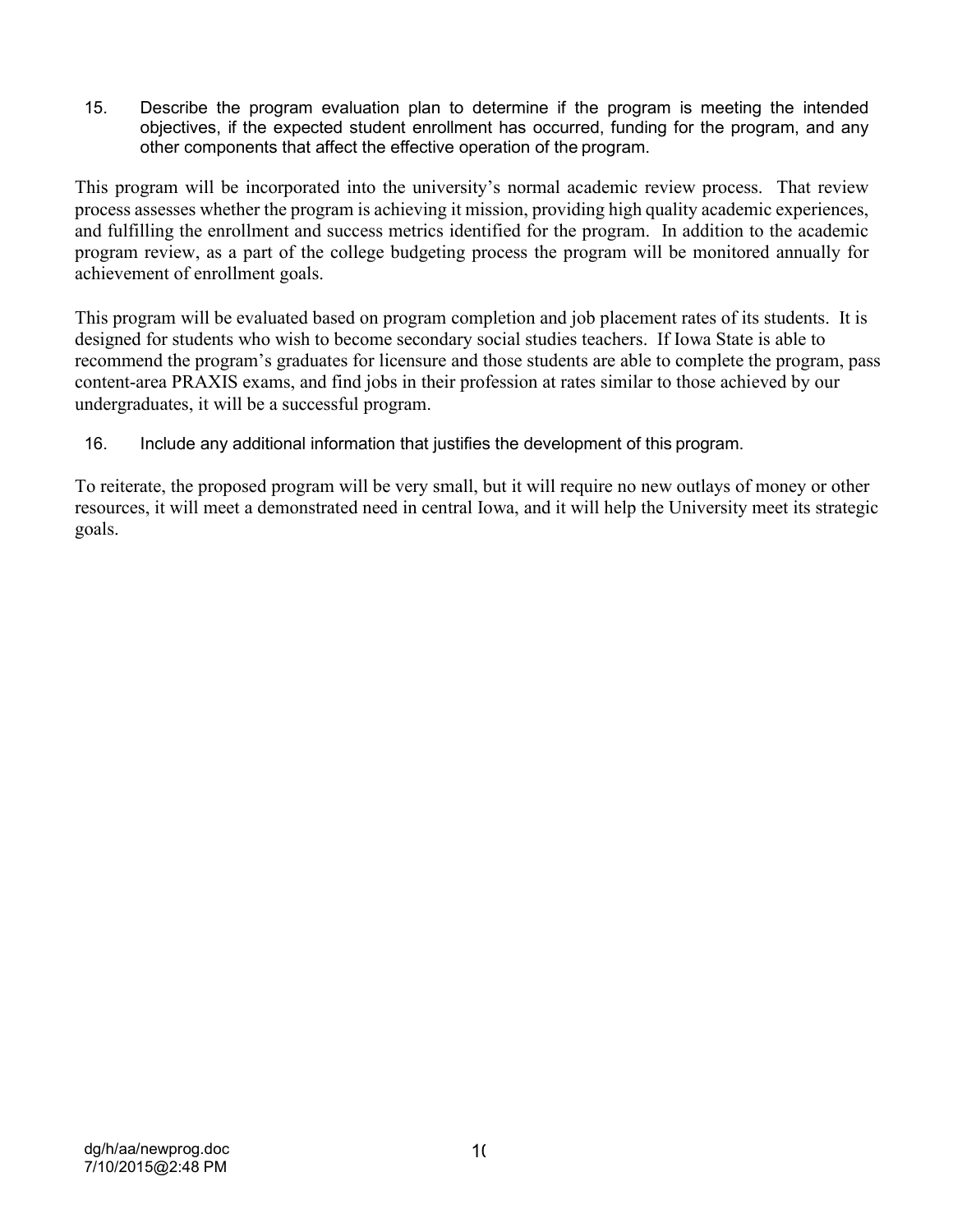# **IOWA STATE UNIVERSITY** OF SCIENCE AND TECHNOLOGY

#### College of Human Sciences

School of Education 1620 Lagomarcino Hall Ames, Iowa 50011-3190 515 294-9531 FAX 515 294-6206 www.education.iastate.edu

October 28, 2019

Dr. Simon Cordery, Chair RE: MAT in History Department of History College of Liberal Arts and Sciences 603 Ross, 527 Farm House Lane Ames, IA 50011

Dear Dr. Cordery:

I was pleased to learn that the ISU Department of History plans to propose a Master of Arts in Teaching (MAT) in History degree. The School of Education faculty appreciate your department's efforts to ensure the proposal not only aligns with Iowa state requirements for education preparation programming and the ISU Educator Preparation Program requirements but also incorporates advanced knowledge of history content and a strong pedagogical foundation. This MAT provides an opportunity for aspiring teachers who hold an undergraduate degree to simultaneously earn an Iowa teaching license and a master's degree. By offering this option, ISU will satisfy a demand for teacher candidates while also serving our school district stakeholders. The MAT also is aligned with ISU's land grant mission.

Currently, the School of Education offers the required professional core courses and field experiences at the graduate level for several ISU approved teacher education programs, including science education, mathematics education, agriculture education, and physical education. Because we already offer this coursework, we have sufficient capacity to integrate MAT in History students into this existing coursework and related experiences. Thus, the MAT would not require the School of Education to add additional sections or to commit additional resources to support it. Further, the inclusion of MAT in History students into these existing courses could expand and enrich conversations of the enrolled graduate students, who would represent multiple teaching fields.

Our ISU School of Education and Educator Preparation Program are proud of our partnership with the Department of History and teacher education programming. You have our strong support in advancing your Master of Arts in Teaching in History proposal. We appreciate having been provided an opportunity to review the proposal, and we look forward to ISU approval and Iowa Board of Regents approval. Should you need additional information, please do not hesitate to contact me (dghack@iastate.edu, 217-294-2336).

Respectfully,

Inald & Hackmann

Donald G. Hackmann, EdD Director, School of Education Frances S. and Arthur L. Wallace Professor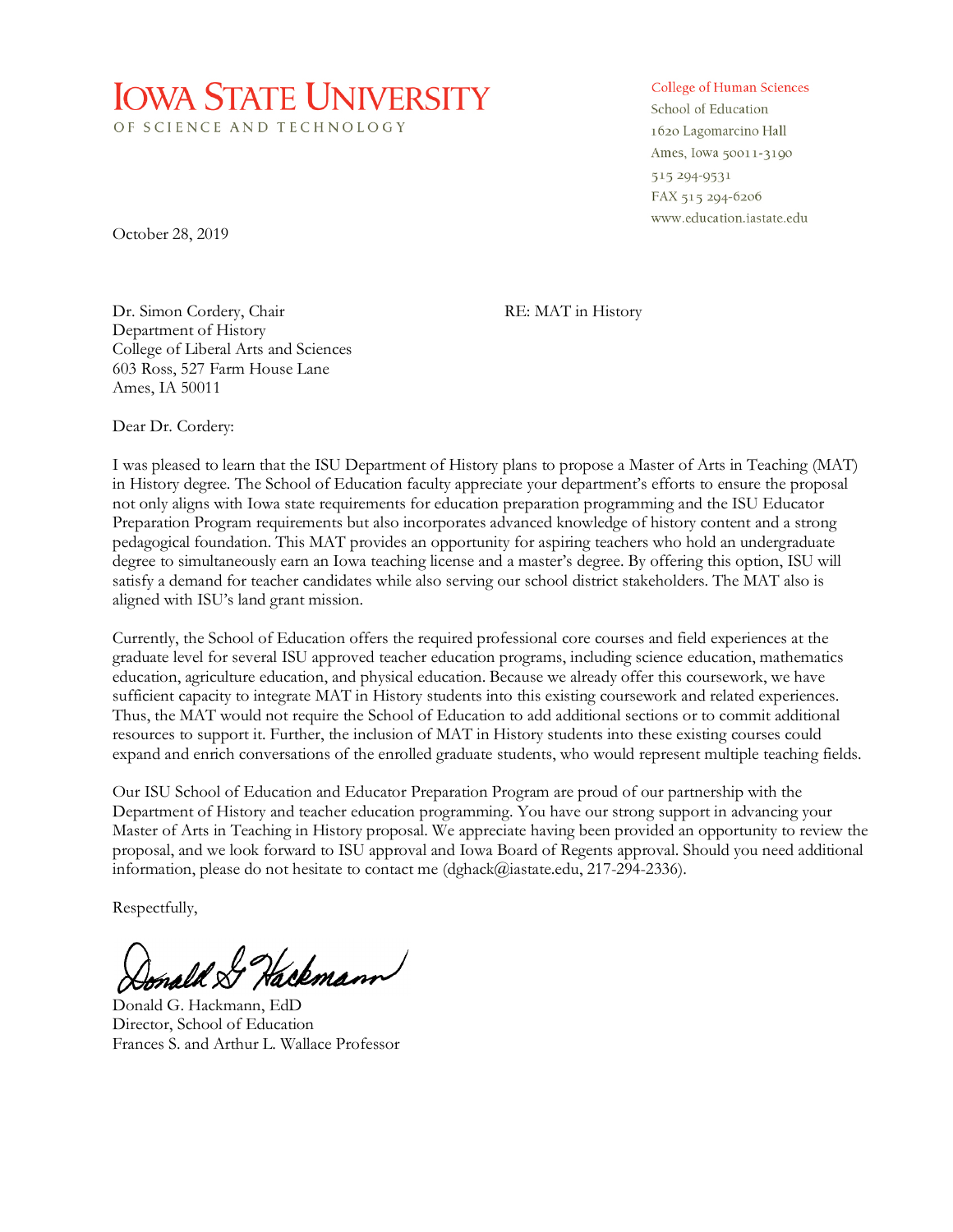# **IOWA STATE UNIVERSITY** OF SCIENCE AND TECHNOLOGY

#### **College of Human Sciences**

School of Education 1620 Lagomarcino Hall Ames, Iowa 50011-3190 515 294-9531 FAX 515 294-6206 www.education.iastate.edu

August 10, 2018

Re: MAT in History

Chair Simon Cordery History Department College of Liberal Arts and Sciences 603 Ross 527 Farm House Ln Ames, Iowa 5001-1056

Chair Cordery:

I appreciated the opportunity to learn of the History Department's intent to propose the MAT in History degree. As the Director of Educator Preparation at Iowa State University, I appreciate the effort and intent in this degree proposal to not only meet the state requirements of an educator preparation program and the Iowa State University Educator Preparation Program requirements but to require an advanced level of historical understanding.

There is a definite demand for an MAT History program. By providing this program, Iowa State University will not only be meeting a demand of potential students/teacher candidates but will be serving our school district stakeholders and fulfilling our landgrant mission. In addition, the candidates that complete this program would have a strong knowledge of the historical discipline and content which will benefit their future fifth through twelfth grade students.

The School of Education currently offer the professional core courses and necessary field experiences at the graduate level for our MAT Science Education program and our M.Ed. Mathematics Education program. The MAT in History would not require the creation of new courses by the School of Education or additional resources. The addition of these potential candidates will broaden the lenses shared and conversations in these courses.

The Iowa State University Educator Preparation Program and the School of Education look forward to continuing our partnership with the History Department around teacher education programs. This is an important recognition of teaching as a profession. You certainly have the strong support of the Educator Preparation Program and the School of Education in advancing this program.

Thank you for the opportunity to review this proposal. We look forward to Iowa State University approval and Iowa Board of Regents approval.

Respectfully,

Hud Dellinger Heidi Doellinger

Director of Educator Preparation School of Education Iowa State University 2648D Lagomarcino Hall 901 Stange Road Ames, Iowa 50011-1041 515-294-6368 (phone) hldoell@iastate.edu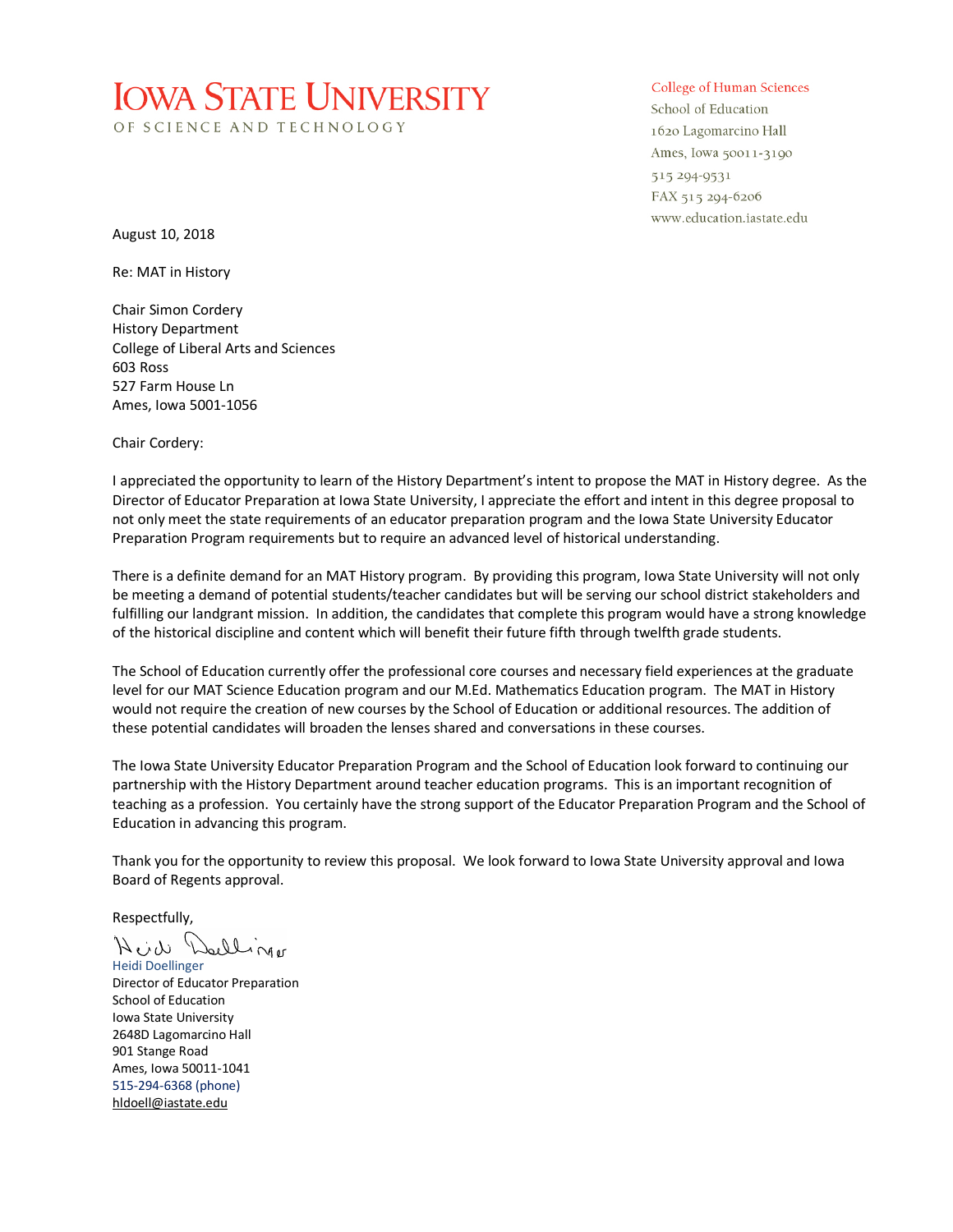

**College of Human Sciences** 

School of Education 1620 Lagomarcino Hall Ames, Iowa 50011-3190 515 294-9531 FAX 515 294-6206 www.education.iastate.edu

10/31/2019

Dr. Rutenburg,

Thank you for working with the School of Education (SOE) to develop and offer a M.A.T. - Teaching in History degree. As the College of Human Sciences Curriculum Committee representenative for the SOE, I support the proposal and look forward to our future collaboration.

The impacted faculty in the SOE were provided the opportunity to review the proposal and provide feedback. As course offerings do change over time (e.g., from summer to fall/spring), we recommend that program advisors work closely with the SOE to ensure that the program of study reflects the current course schedule.

Best regards,

 $Z_{\gamma}$   $\sqrt{\gamma}$ 

Dr. Larysa Nadolny Center for Technology in Learning and Teaching Human Computer Interaction School of Education, Iowa State University

Contact Information Email: lnadolny@iastate.edu Phone: 515-294-9928 Office: 1660C Lagomarcino Hall, 901 Stange Road, Ames, Iowa, 50011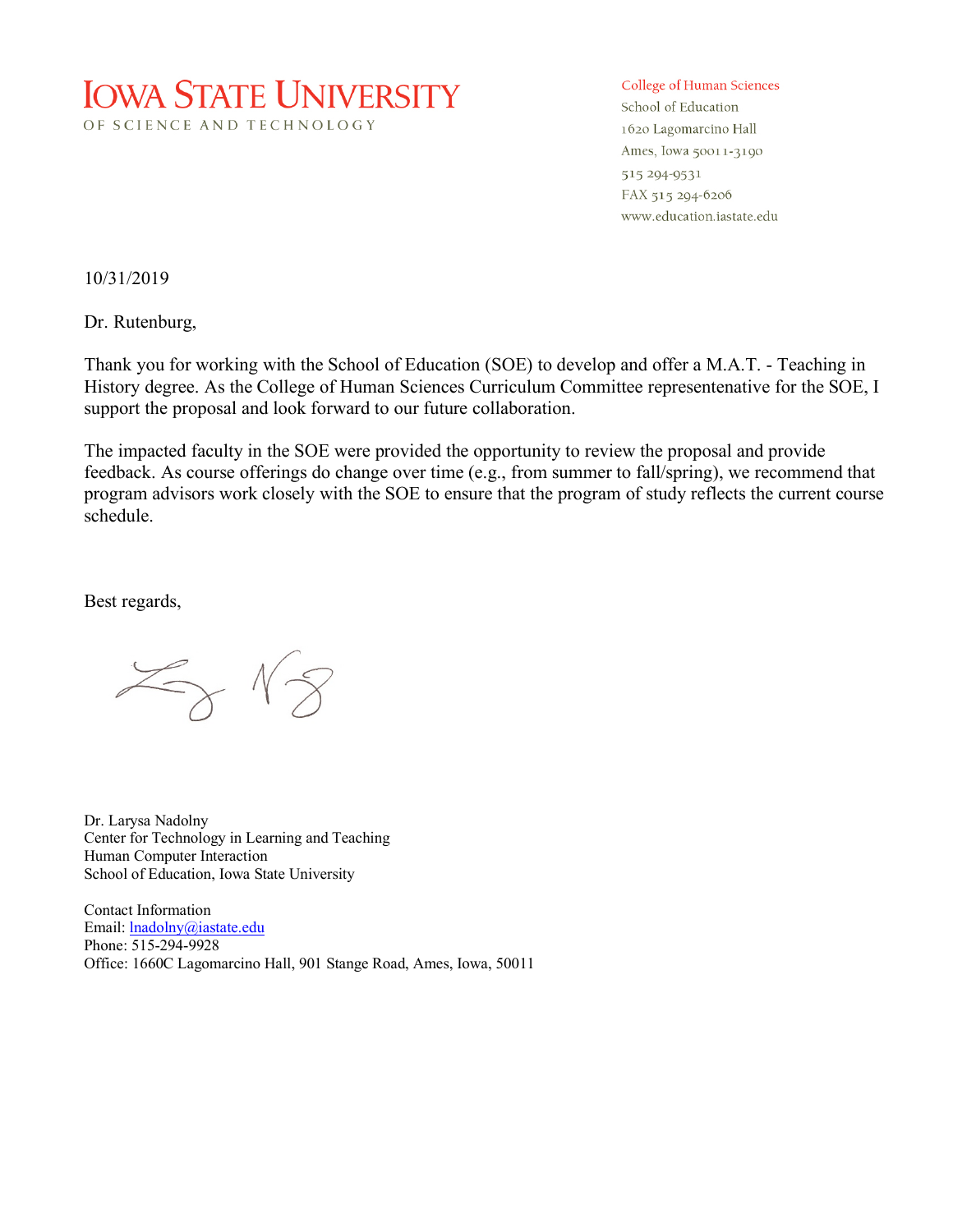

#### COLLEGE OF EDUCATION **Teaching and Learning**

 259 Lindquist Center North Iowa City, Iowa 52242-1529 319-335-5324 *Fax* 319-335-5608 [teach-learn@uiowa.edu](mailto:teach-learn@uiowa.edu) www.uiowa.edu/teach

## *Program in Social Studies Teacher Education*

September 11, 2018

Professor Amy Rutenberg Department of History Iowa State University 617 Ross Hall Ames, Iowa

Dear Professor Rutenberg,

Thank you for sending us your proposal for a new Master of Arts in Teaching History degree program for our review. My colleague, Dr. Jason Harshman, and I have reviewed and strongly endorse your program, especially as geographic proximity plays a key role in recruiting students for such programs. Our MAT program in Social Studies Education at the University of Iowa draws students from around the country, but the majority of our students are graduates of the university's undergraduate programs. Although our enrollment includes students who completed their undergraduate work at institutions nationally, we rarely receive an application from a graduate of Iowa State University.

We wish you the best of success in your new program, as it is similar in many ways to the MAT in Social Studies Education that we have found successful at Iowa, and your proposed program serves a population most closely situated within reasonable proximity to Iowa State University.

Sincerely,

Hregon 5. Hans

Gregory E. Hamot, PhD Professor and Program Coordinator